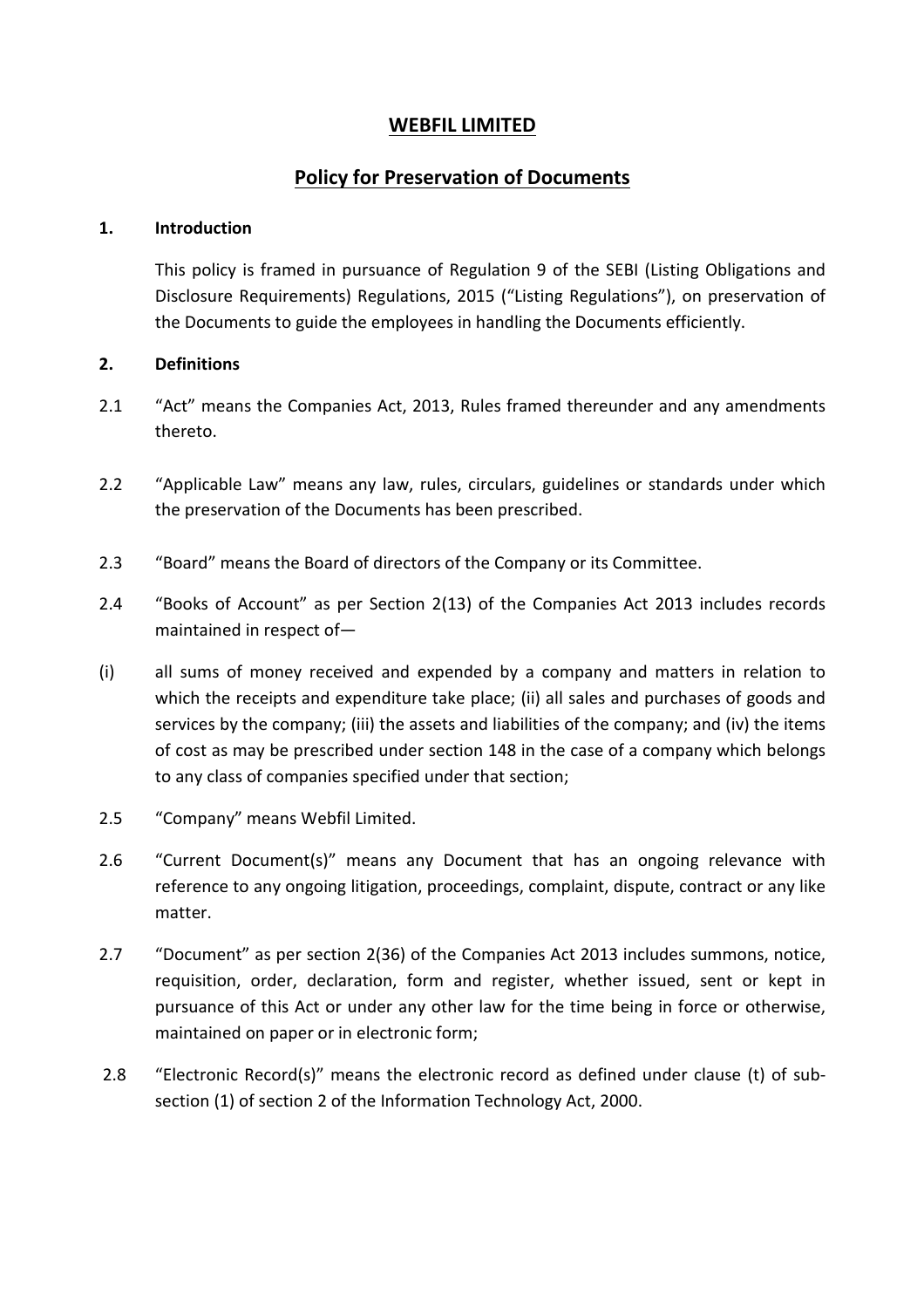- 2.9 "Electronic Form" means any contemporaneous electronic device such as computer, laptop, compact disc, floppy disc, space on electronic cloud, or any other form of storage and retrieval device, considered feasible, whether the same is in possession or control of the Company or otherwise the Company has control over access to it.
- 2.10 "Maintenance" means keeping Documents, either physically or in Electronic Form.
- 2.11 "Preservation" means to keep in good order and to prevent from being damaged or destroyed.
- 2.12 "Register" means documents and records required to be maintained under:
	- a. The Companies Act 2013 and Rules thereunder
	- b. SEBI Regulations
	- c. Secretarial Standards
	- d. Any other law for the time being in force
- 2.13 "Records" means documentary evidence of past events or transactions.
- 2.14 "Regulations" means the SEBI(Listing Obligations and Disclosure Requirements) Regulations, 2015

The words and phrases used in this Policy and not defined here shall derive their meaning from the Applicable Law.

3. Coverage

This Policy is intended to guide the Company on maintenance of any Documents and their preservation.

4. Classification

The preservation of Documents shall be done in the following manner:

- a) Where there is a period for which a Document is required to be preserved as per Applicable Law, for the period prescribed by Applicable Law.
- b) Where there is no such requirement as per Applicable Law, then for such period as the document pertains to a matter which is covered under the definition of current documents.

An indicative list of the Documents and the time-frame of their preservation is provided in Annexure- I.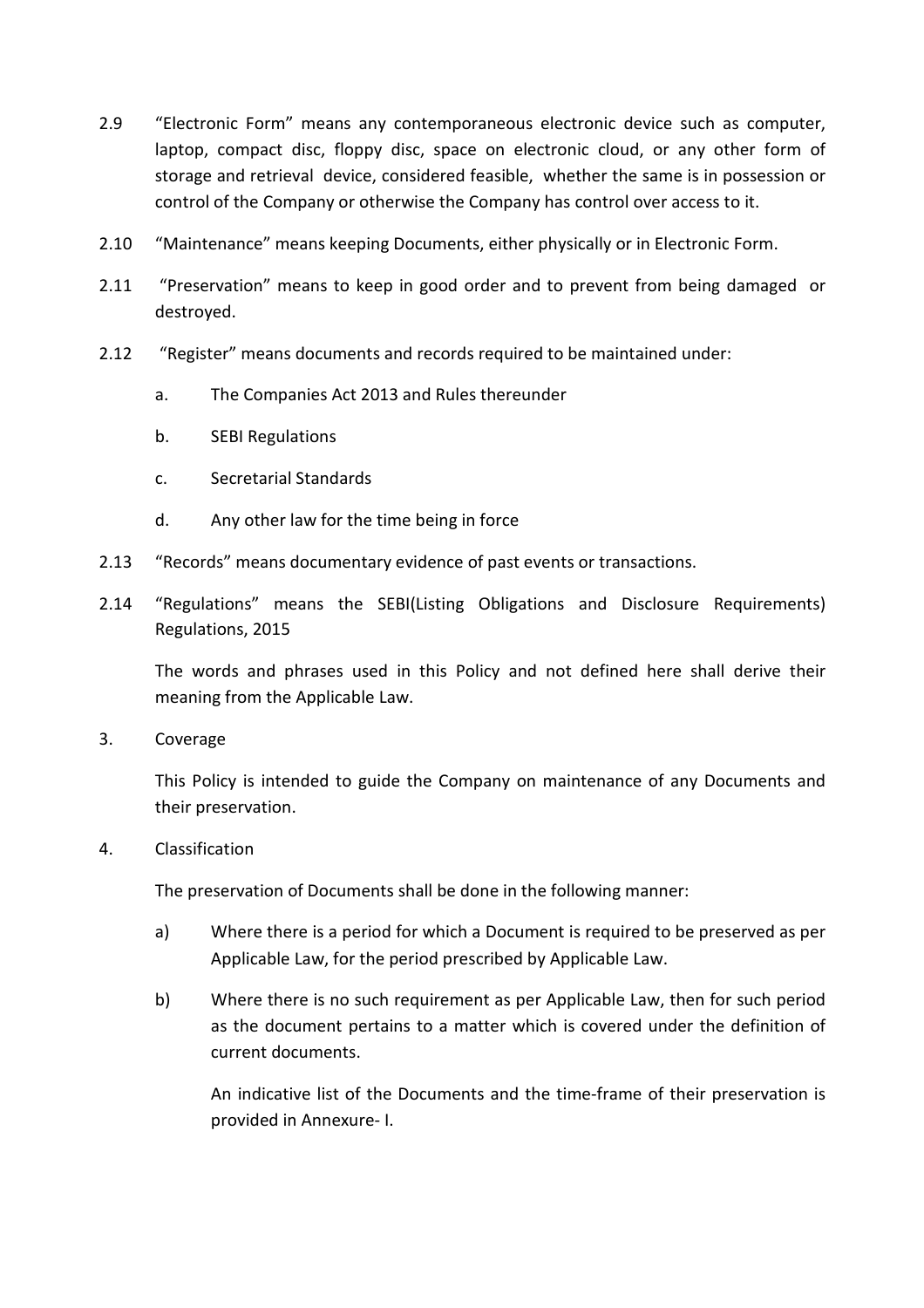5. Modes of preservation

## 5.1 The Documents may be preserved in

- I. Physical form or
- II. Electronic Form
- 6. Authority for approval of Policy

The Board shall have the authority for approval of this policy in pursuance to the Regulations.

7. Authority to make alterations to the Policy

The Board is authorised to make such alterations to this Policy as considered appropriate, subject, however, to the condition that such alterations shall be in conformity with the provisions of the Act, Regulations, and other applicable laws.

8. Conversion of the form in which the Documents are preserved

The physical Documents preserved may be converted, whenever required or felt necessary, into electronic form to ensure ease in maintenance of records and efficient utilization of space.

9. Interpretation

In any circumstance where the terms of this policy differ from any existing or newly enacted law, rule, Regulation or standard governing the Company, the law, rule, Regulation or standard will take precedence over these policies and procedures until such time as this policy is changed to conform to the law, rule, regulation or standard.